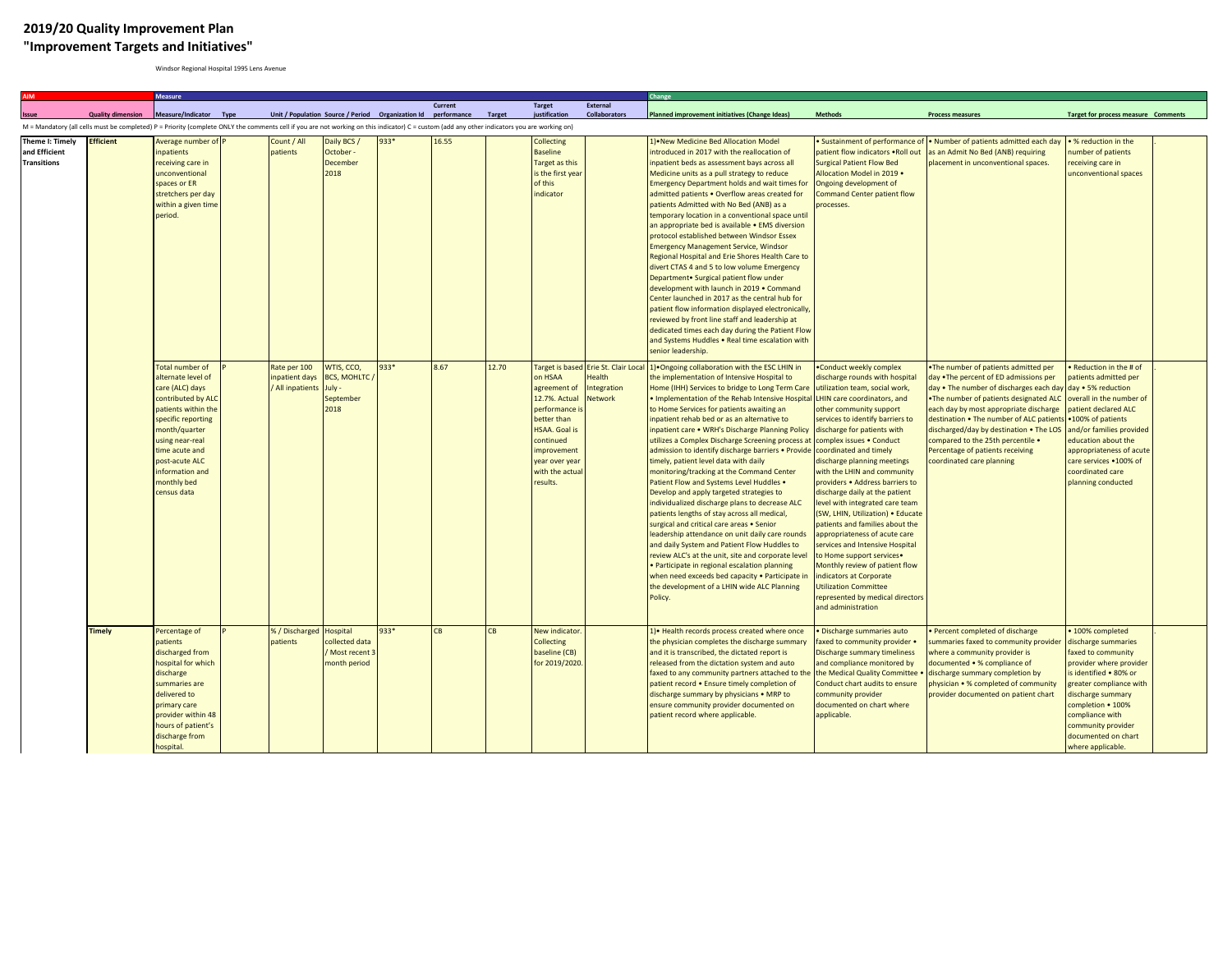## **2019/20 Quality Improvement Plan "Improvement Targets and Initiatives"**

Windsor Regional Hospital 1995 Lens Avenue

|                                                                                                                                                                                              |                          | Measure                                                                                                                                                                                                                                                                                                                                                                                                           |  |                                                                                          |                                                                                                                |              |             |               |                                                                                                                                                                                                             |                                                                        |                                                                                                                                                                                                                                                                                                                                                                                                                                                                                                                                                                                                                                                                                                                                                                                                                                                                                                                                                                                                                                                                                                                                                                                                                                                                                                                                                                                                  |                                                                                                                                                                                                                                                                                                                                                                                                                                                                                                                                                                                                                                                                                                                                                                                                   |                                                                                                                                                                                                                                                                                                                                                                         |                                                                                                                                                                                                                                                                                                                                    |
|----------------------------------------------------------------------------------------------------------------------------------------------------------------------------------------------|--------------------------|-------------------------------------------------------------------------------------------------------------------------------------------------------------------------------------------------------------------------------------------------------------------------------------------------------------------------------------------------------------------------------------------------------------------|--|------------------------------------------------------------------------------------------|----------------------------------------------------------------------------------------------------------------|--------------|-------------|---------------|-------------------------------------------------------------------------------------------------------------------------------------------------------------------------------------------------------------|------------------------------------------------------------------------|--------------------------------------------------------------------------------------------------------------------------------------------------------------------------------------------------------------------------------------------------------------------------------------------------------------------------------------------------------------------------------------------------------------------------------------------------------------------------------------------------------------------------------------------------------------------------------------------------------------------------------------------------------------------------------------------------------------------------------------------------------------------------------------------------------------------------------------------------------------------------------------------------------------------------------------------------------------------------------------------------------------------------------------------------------------------------------------------------------------------------------------------------------------------------------------------------------------------------------------------------------------------------------------------------------------------------------------------------------------------------------------------------|---------------------------------------------------------------------------------------------------------------------------------------------------------------------------------------------------------------------------------------------------------------------------------------------------------------------------------------------------------------------------------------------------------------------------------------------------------------------------------------------------------------------------------------------------------------------------------------------------------------------------------------------------------------------------------------------------------------------------------------------------------------------------------------------------|-------------------------------------------------------------------------------------------------------------------------------------------------------------------------------------------------------------------------------------------------------------------------------------------------------------------------------------------------------------------------|------------------------------------------------------------------------------------------------------------------------------------------------------------------------------------------------------------------------------------------------------------------------------------------------------------------------------------|
|                                                                                                                                                                                              | <b>Quality dimension</b> | Measure/Indicator Type                                                                                                                                                                                                                                                                                                                                                                                            |  |                                                                                          | Unit / Population Source / Period Organization Id performance                                                  |              | Current     | <b>Target</b> | <b>Target</b><br>iustification                                                                                                                                                                              | <b>External</b><br>Collaborators                                       | <b>Planned improvement initiatives (Change Ideas)</b>                                                                                                                                                                                                                                                                                                                                                                                                                                                                                                                                                                                                                                                                                                                                                                                                                                                                                                                                                                                                                                                                                                                                                                                                                                                                                                                                            | <b>Methods</b>                                                                                                                                                                                                                                                                                                                                                                                                                                                                                                                                                                                                                                                                                                                                                                                    | <b>Process measures</b>                                                                                                                                                                                                                                                                                                                                                 | <b>Target for process measure Comments</b>                                                                                                                                                                                                                                                                                         |
| M = Mandatory (all cells must be completed) P = Priority (complete ONLY the comments cell if you are not working on this indicator) C = custom (add any other indicators you are working on) |                          |                                                                                                                                                                                                                                                                                                                                                                                                                   |  |                                                                                          |                                                                                                                |              |             |               |                                                                                                                                                                                                             |                                                                        |                                                                                                                                                                                                                                                                                                                                                                                                                                                                                                                                                                                                                                                                                                                                                                                                                                                                                                                                                                                                                                                                                                                                                                                                                                                                                                                                                                                                  |                                                                                                                                                                                                                                                                                                                                                                                                                                                                                                                                                                                                                                                                                                                                                                                                   |                                                                                                                                                                                                                                                                                                                                                                         |                                                                                                                                                                                                                                                                                                                                    |
|                                                                                                                                                                                              |                          | The time interval<br>between the<br><b>Disposition</b><br>Date/Time (as<br>determined by the<br>main service<br>provider) and the<br><b>Date/Time Patien</b><br><b>Left Emergency</b><br>Department (ED)<br>for admission to<br>an inpatient bed o<br>operating room.                                                                                                                                             |  | Hours / All<br>patients                                                                  | CIHI NACRS /<br>October 2018<br>December<br>2018                                                               | 933*         | 11.3        | 10.74         | Oct provincial<br>avg 26.4. 5%<br>better than<br>performance<br>would be<br>10.74.                                                                                                                          | <b>Erie Shores</b><br>Healthcare,<br><b>Windsor Essex</b><br><b>MS</b> | ) • Focus on maintaining or improving ED<br>admission rates at 10% at Met Campus and 13%<br>at the Ouellette Campus. The corporate focus on<br>QBPs, including standard order sets, clinical<br>pathways and patient experience pathways will<br>decrease overall LOS . Reduce provider initial<br>assessment (PIA) times with introduction of ED<br>wait time tracker from Oculys . Patient Flow and<br>Bed Allocation Model introduced October 2017<br>and the introduction of assessment bays across<br>all Medicine units to reduce wait time for<br>dmitted patients, reduce the number of Admit<br>No Bed patients, and improve patient experience<br>· Process improvements identified in<br>collaboration with Diagnostic Imaging to ensure<br>timely access to required imaging and reports<br>ncluding Radiologist real time reporting for the<br>ED from 0600 to 2400 daily . New Patient Flow<br>Model Surgery to be rolled out in 2019 . EMS<br>diversion protocol established between Windsor<br>Essex Emergency Management Service, Windsor<br>Regional Hospital and Erie Shores Health Care to<br>divert CTAS 4 and 5 to low volume Emergency<br>Department                                                                                                                                                                                                                      | Daily tracking of compliance to<br>ED LOS (length of stay) and the<br>number of admissions, Admit No<br>Beds and wait time to inpatient<br>bed • Dedicated indicator teams<br>monitors progress daily with<br>weekly and monthly reporting<br>and the development of action<br>plans . Command Center<br>provides centralized hub for<br>patient flow indicators in real<br>ime action and resolution .<br>Track and monitor corporate LOS<br>by program, and the number of<br>discharges by 1100 and 1400 by<br>ndividual unit . Reduced wait<br>time for patients admitted to an<br>inpatient bed with standardized<br>processes . Daily monitoring of<br>ambulance availability and<br><b>Emergency Department Capacity</b><br>across Windsor Regional hospital<br>and Erie Shores Health Care | . Daily tracking of percentage of patients<br>admitted to an inpatient bed . Daily<br>tracking of ED wait time for admitted<br>patients . Daily tracking of Admit no<br>Beds (ANB) times . Monthly tracking of<br>PIA times . Daily tracking of the number<br>of discharges by 1100 and 1400 by unit.                                                                   | • LOS for admitted<br>patients . 0 ANB waiting<br>greater than 3 hrs. in the<br><b>Imergency Department</b><br>Discharges by 1100<br>32%; by 1400 - 70%.                                                                                                                                                                           |
| <b>Theme II: Service</b><br><b>Excellence</b>                                                                                                                                                | <b>Patient-centred</b>   | Percentage of<br>complaints<br>acknowledged to<br>the individual who<br>made a complaint<br>within five<br>business days<br>Percentage of<br>respondents who<br>responded<br>positively to the<br>following<br>question: Did you<br>receive enough<br>information from<br>hospital staff<br>about what to do<br>if you were<br>worried about<br>vour condition or<br>treatment after<br>you left the<br>hospital? |  | % / All patients Local data<br>%/Survey<br>respondents                                   | collection /<br>Most recent 12<br>month period<br>CIHI CPES /<br>Most recent<br>consecutive 12<br>nonth period | 933*<br>933* | CB<br>52.83 | 70.00         | New indicator<br><b>Collecting</b><br>baseline (CB)<br>for 2019/20.<br>Ontario<br>Inpatient<br>Community<br>Hospital<br>Average is<br>53.7%. Target<br>set is<br>consistant<br>with previous<br>year target |                                                                        | 1) • Patient advocate follow-up with every<br>individual making a complaint . Real time<br>reporting in Hospital's risk reporting system RL6 .<br>nmediate review with parties involved as well as<br>Senior team to ensure resolution . QCIPA<br>reviews initiated including staff, leadership and<br>physicians involved in the incident.<br>.) • Monthly reporting of satisfaction results .<br>Standardized Leadership Rounding on all in-<br>patient units where daily, one-third of patients<br>are engaged in a face to face conversation with a<br>formal nursing leaders. One of the questions<br>posed asks about any concerns or needs patient<br>has about going home . Implementing the<br>Quality Based Procedure (QBP) package: one<br>component is a Patient Experience Pathway.<br>Pathway designed to facilitate verbal and<br>nonverbal communication with patient and<br>family in lay-person terms. It will include face to<br>ace conversations about the day to day plan of<br>care and discharge plans for the patient and<br>family when they return home. In-room white<br>boards have been designed and implemented<br>according to best practices aimed at enhancing<br>communication and understanding of<br>expectations of all involved in the circle of care.<br>hysician led rounds across all Medicine units<br>nsures entire care team is involved in Plan of | Patient advocate responds to<br>ndividual making a complaint<br>immediately and then records<br>complaint and follow-up in the<br>Risk Reporting system . Patient<br>advocate department ensures<br>imely follow-up and resolution<br>Monthly reporting of results<br>rom NRC across the<br>organization . On-going tracking<br>and reporting of the patient<br>satisfaction scores obtained<br>through the daily Leadership<br>Rounding. Scores to be reported<br>each week at the Standard Unit<br>Reporting "huddle" .Monthly<br>auditing of completion of in-<br>room patient white boards to<br>ensure on going compliance with<br>completion of patient relevant<br>nformation.                                                                                                             | •% of patient complaints compared to % Collecting Baseline as<br>response.<br>.% of patients who respond positively to<br>this question .% of patients who rate<br>their stay from 1-5 on the internal<br>Leadership Rounding process. .% of<br>patients who can explain their plan of<br>care following the roll-out of the Patient<br>Experience component of the QBP | first year of indicator<br>•Previous year<br>established baseline for<br>new methodology .Daily<br>nternal Leadership<br>Rounding results: 60% of<br>n-patients would rate<br>their stay as good (4) to<br>excellent (5) .70 % of<br>patients with an<br>associated QBP will be<br>able to state their plan<br>of care for the day |
| Theme III: Safe<br>and Effective Care                                                                                                                                                        | <b>Effective</b>         | <b>Medication</b><br>reconciliation at<br>discharge: Total<br>number of<br>discharged<br>patients for whom                                                                                                                                                                                                                                                                                                        |  | Rate per total<br>number of<br>discharged<br>patients /<br><b>Discharged</b><br>patients | Hospital<br>collected data<br>October<br>December<br>2018                                                      | $933*$       | 57.87       | 59.00         | Consistent<br>with FY18/19<br>QIP target as<br>well as 2019<br>Non-Union<br>Compensation                                                                                                                    |                                                                        | 1) • Revise med rec form with clearly identified<br>roles and responsibilities of nursing, physicians<br>ED and MRP) and pharmacists/pharmacist techs<br>·Standardize med rec process/tool at both sites                                                                                                                                                                                                                                                                                                                                                                                                                                                                                                                                                                                                                                                                                                                                                                                                                                                                                                                                                                                                                                                                                                                                                                                         | Audit compliance and accuracy<br>nonthly                                                                                                                                                                                                                                                                                                                                                                                                                                                                                                                                                                                                                                                                                                                                                          | .% of Medical Surgical patients with<br>medication reconciliation completed at<br>discharge.                                                                                                                                                                                                                                                                            | .5% improvement is<br>60.8% from previous<br>year results for<br>medication<br>reconciliation<br>compliance at discharge                                                                                                                                                                                                           |